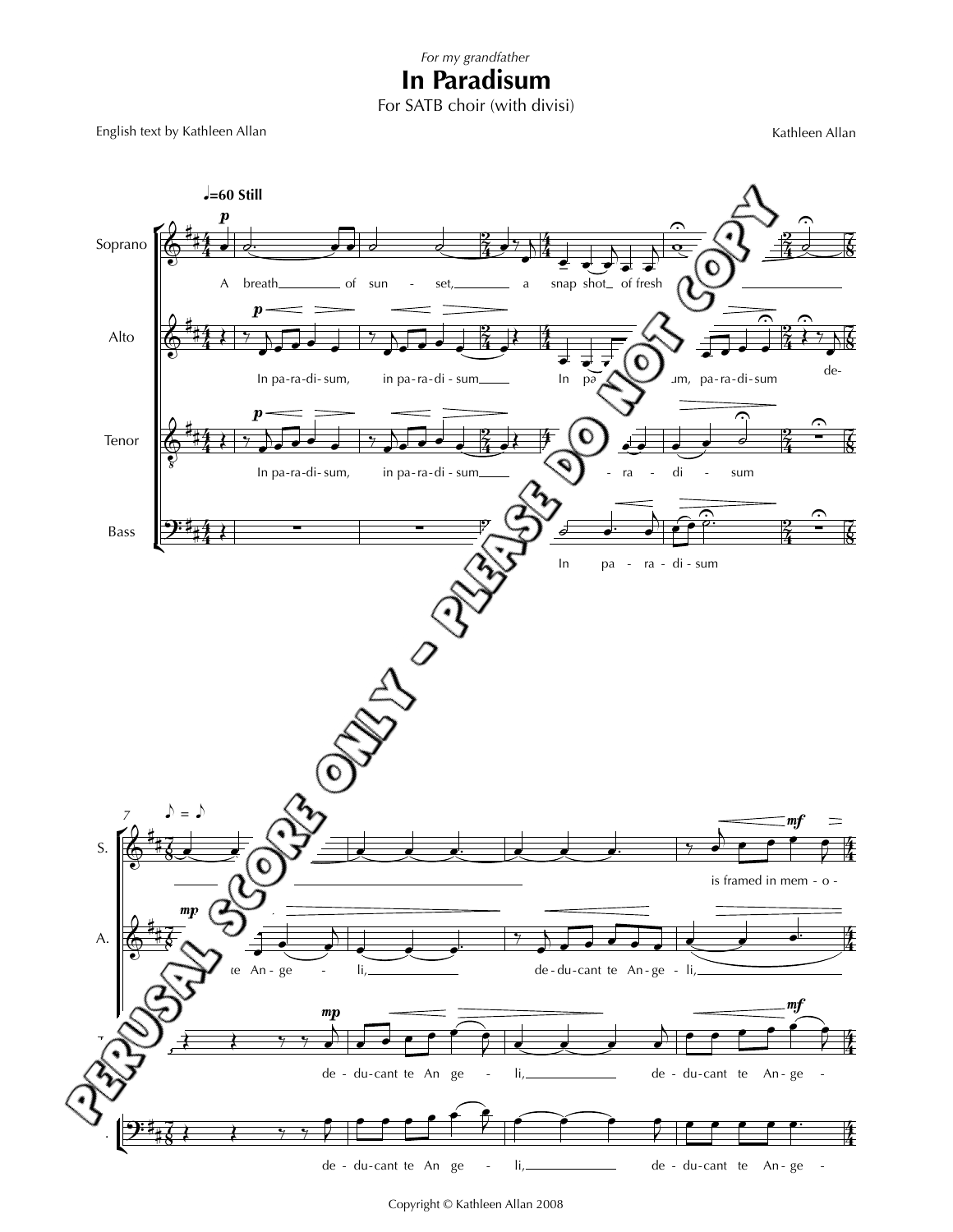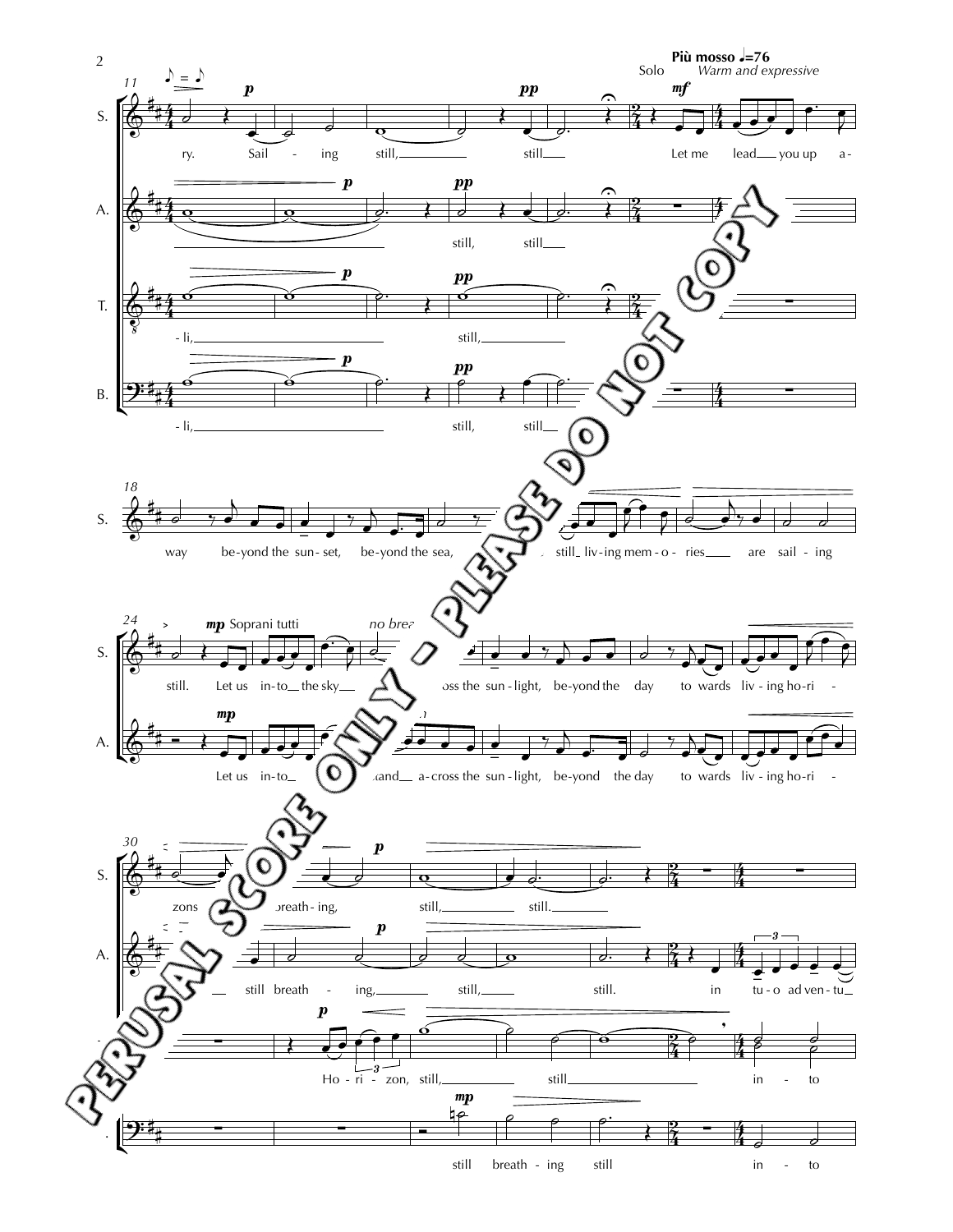

 $ta - - - - - - \trem$ - - - sanc - tam Ie - ru - sa - lem. 3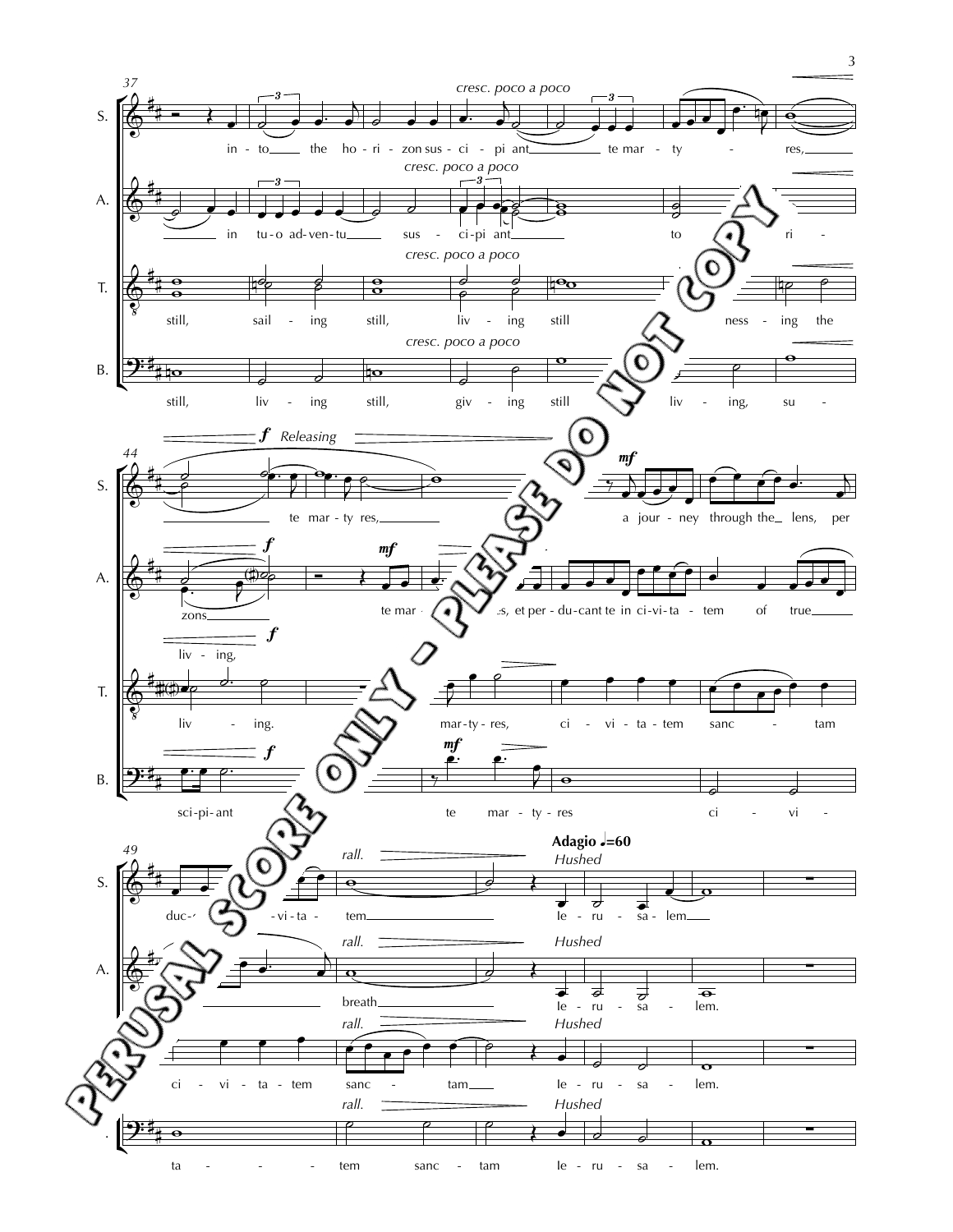